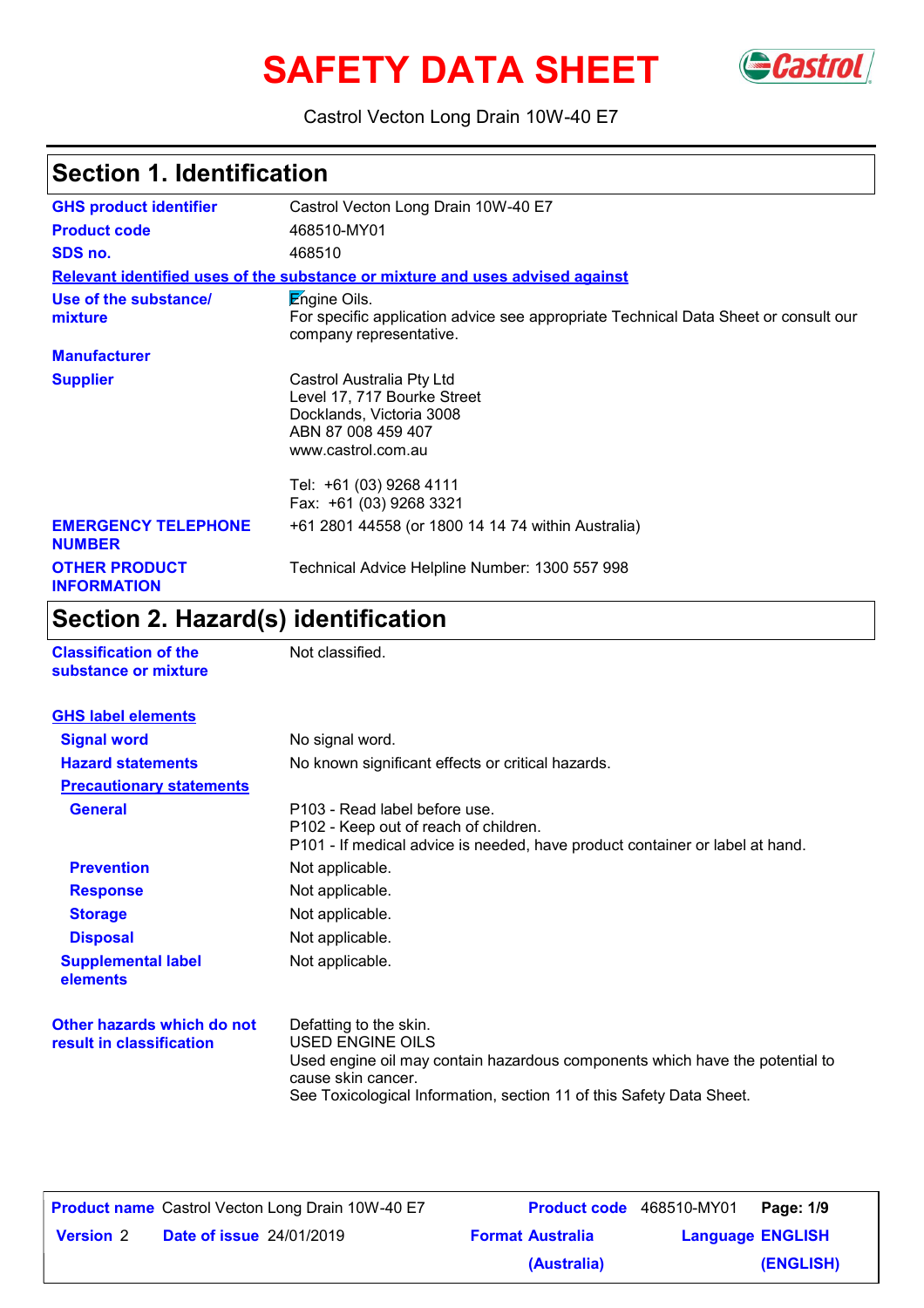## **Section 3. Composition and ingredient information**

**Substance/mixture** Mixture

Chemically modified base oil Proprietary performance additives.

| <b>Ingredient name</b>                                                           | $%$ (w/w)   | <b>CAS number</b>                    |
|----------------------------------------------------------------------------------|-------------|--------------------------------------|
| Distillates (petroleum), hydrotreated heavy paraffinic                           | $≥30 - ≤60$ | 64742-54-7                           |
| Base oil - unspecified                                                           | ≥10 - ≤30   | Varies - See Key to<br>abbreviations |
| Distillates (petroleum), hydrotreated heavy paraffinic                           | $≥10 - ≤30$ | 64742-54-7                           |
| Phosphorodithioic acid, mixed O,O-bis(sec-Bu and isooctyl) esters, zinc<br>salts | ≤3          | 113706-15-3                          |

**There are no additional ingredients present which, within the current knowledge of the supplier and in the concentrations applicable, are classified as hazardous to health or the environment and hence require reporting in this section.**

**Occupational exposure limits, if available, are listed in Section 8.**

### **Section 4. First aid measures**

#### **Description of necessary first aid measures**

| <b>Eye contact</b>  | In case of contact, immediately flush eyes with plenty of water for at least 15<br>minutes. Eyelids should be held away from the eyeball to ensure thorough rinsing.<br>Check for and remove any contact lenses. Get medical attention. |  |
|---------------------|-----------------------------------------------------------------------------------------------------------------------------------------------------------------------------------------------------------------------------------------|--|
| <b>Inhalation</b>   | If inhaled, remove to fresh air. Get medical attention if symptoms occur.                                                                                                                                                               |  |
| <b>Skin contact</b> | Wash skin thoroughly with soap and water or use recognised skin cleanser.<br>Remove contaminated clothing and shoes. Wash clothing before reuse. Clean<br>shoes thoroughly before reuse. Get medical attention if symptoms occur.       |  |
| <b>Ingestion</b>    | Do not induce vomiting unless directed to do so by medical personnel. Get medical<br>attention if symptoms occur.                                                                                                                       |  |

#### **Most important symptoms/effects, acute and delayed**

See Section 11 for more detailed information on health effects and symptoms.

**Indication of immediate medical attention and special treatment needed, if necessary**

| <b>Notes to physician</b>         | Treatment should in general be symptomatic and directed to relieving any effects.  |
|-----------------------------------|------------------------------------------------------------------------------------|
| <b>Specific treatments</b>        | No specific treatment.                                                             |
| <b>Protection of first-aiders</b> | No action shall be taken involving any personal risk or without suitable training. |

## **Section 5. Firefighting measures**

| <b>Extinguishing media</b>                               |                                                                                                                                                                                                   |  |
|----------------------------------------------------------|---------------------------------------------------------------------------------------------------------------------------------------------------------------------------------------------------|--|
| <b>Suitable extinguishing</b><br>media                   | In case of fire, use foam, dry chemical or carbon dioxide extinguisher or spray.                                                                                                                  |  |
| <b>Unsuitable extinguishing</b><br>media                 | Do not use water jet.                                                                                                                                                                             |  |
| <b>Specific hazards arising</b><br>from the chemical     | In a fire or if heated, a pressure increase will occur and the container may burst.                                                                                                               |  |
| <b>Hazardous thermal</b><br>decomposition products       | Combustion products may include the following:<br>carbon oxides (CO, CO <sub>2</sub> ) (carbon monoxide, carbon dioxide)                                                                          |  |
| <b>Special protective actions</b><br>for fire-fighters   | No action shall be taken involving any personal risk or without suitable training.<br>Promptly isolate the scene by removing all persons from the vicinity of the incident if<br>there is a fire. |  |
| <b>Special protective</b><br>equipment for fire-fighters | Fire-fighters should wear positive pressure self-contained breathing apparatus<br>(SCBA) and full turnout gear.                                                                                   |  |
| <b>Droduct name</b> Castrol Voctor Long Drain 10ML40 E7  | <b>Draduct cade</b> 469510 MV01<br>$D22121$                                                                                                                                                       |  |

|                  | <b>Product name</b> Castrol Vecton Long Drain 10W-40 E7 | Product code 468510-MY01 |                         | Page: 2/9 |
|------------------|---------------------------------------------------------|--------------------------|-------------------------|-----------|
| <b>Version 2</b> | <b>Date of issue 24/01/2019</b>                         | <b>Format Australia</b>  | <b>Language ENGLISH</b> |           |
|                  |                                                         | (Australia)              |                         | (ENGLISH) |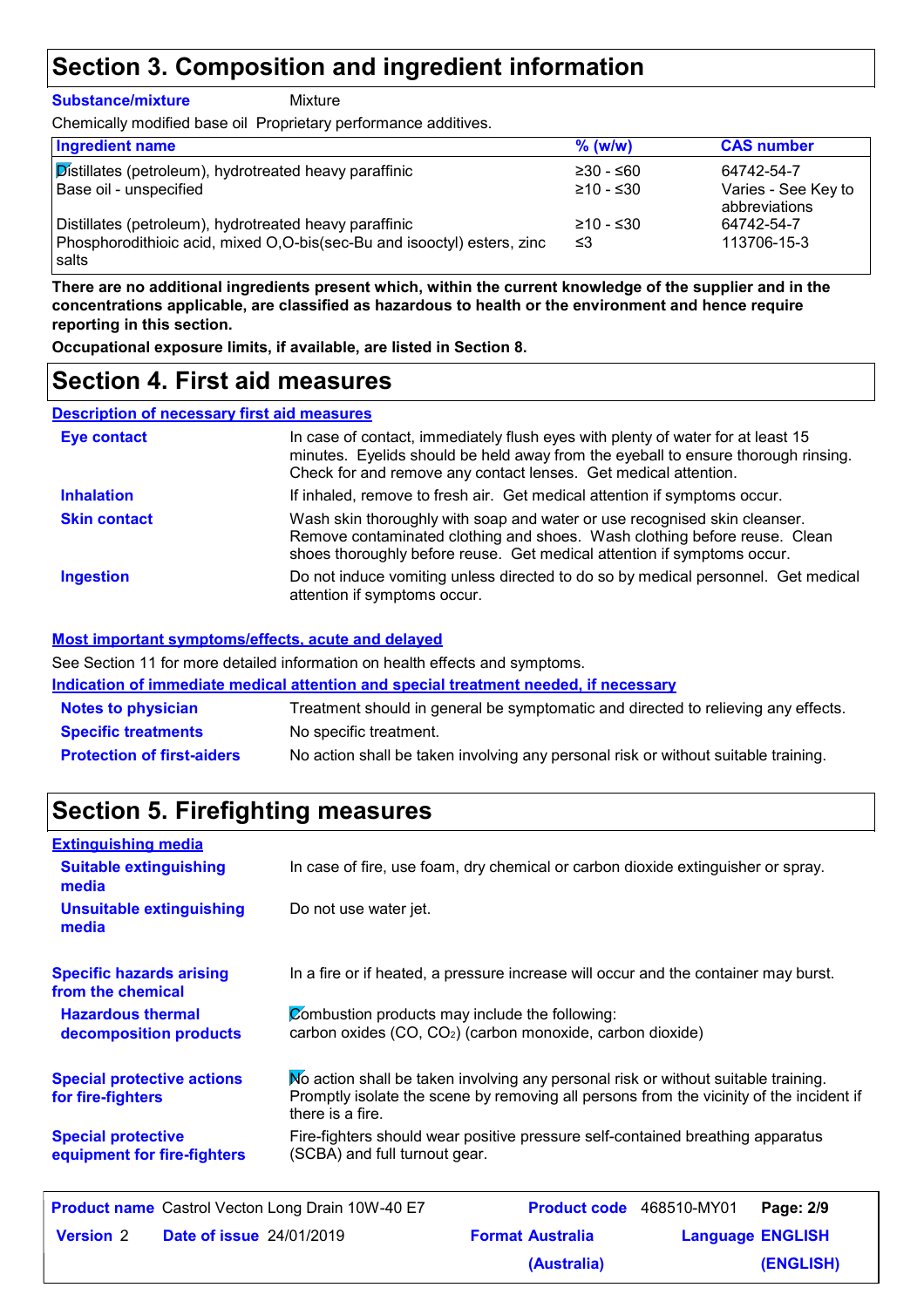## **Section 6. Accidental release measures**

|                                                             | <b>Personal precautions, protective equipment and emergency procedures</b>                                                                                                                                                                                                                                                                                                                         |  |  |
|-------------------------------------------------------------|----------------------------------------------------------------------------------------------------------------------------------------------------------------------------------------------------------------------------------------------------------------------------------------------------------------------------------------------------------------------------------------------------|--|--|
| For non-emergency<br>personnel                              | No action shall be taken involving any personal risk or without suitable training.<br>Evacuate surrounding areas. Keep unnecessary and unprotected personnel from<br>entering. Do not touch or walk through spilt material. Put on appropriate personal<br>protective equipment. Floors may be slippery; use care to avoid falling.                                                                |  |  |
| For emergency responders                                    | If specialised clothing is required to deal with the spillage, take note of any<br>information in Section 8 on suitable and unsuitable materials. See also the<br>information in "For non-emergency personnel".                                                                                                                                                                                    |  |  |
| <b>Environmental precautions</b>                            | Avoid dispersal of spilt material and runoff and contact with soil, waterways, drains<br>and sewers. Inform the relevant authorities if the product has caused environmental<br>pollution (sewers, waterways, soil or air).                                                                                                                                                                        |  |  |
| <b>Methods and material for containment and cleaning up</b> |                                                                                                                                                                                                                                                                                                                                                                                                    |  |  |
| <b>Small spill</b>                                          | Stop leak if without risk. Move containers from spill area. Absorb with an inert<br>material and place in an appropriate waste disposal container. Dispose of via a<br>licensed waste disposal contractor.                                                                                                                                                                                         |  |  |
| <b>Large spill</b>                                          | Stop leak if without risk. Move containers from spill area. Prevent entry into sewers,<br>water courses, basements or confined areas. Contain and collect spillage with non-<br>combustible, absorbent material e.g. sand, earth, vermiculite or diatomaceous earth<br>and place in container for disposal according to local regulations. Dispose of via a<br>licensed waste disposal contractor. |  |  |

## **Section 7. Handling and storage**

#### **Precautions for safe handling**

| <b>Protective measures</b>                                                       | Put on appropriate personal protective equipment (see Section 8).                                                                                                                                                                                                                                                                                                                                                                                                                                                                                                                              |
|----------------------------------------------------------------------------------|------------------------------------------------------------------------------------------------------------------------------------------------------------------------------------------------------------------------------------------------------------------------------------------------------------------------------------------------------------------------------------------------------------------------------------------------------------------------------------------------------------------------------------------------------------------------------------------------|
| <b>Advice on general</b><br>occupational hygiene                                 | Eating, drinking and smoking should be prohibited in areas where this material is<br>handled, stored and processed. Wash thoroughly after handling. Remove<br>contaminated clothing and protective equipment before entering eating areas. See<br>also Section 8 for additional information on hygiene measures.                                                                                                                                                                                                                                                                               |
| <b>Conditions for safe storage,</b><br>including any<br><b>incompatibilities</b> | Store in accordance with local regulations. Store in original container protected<br>from direct sunlight in a dry, cool and well-ventilated area, away from incompatible<br>materials (see Section 10) and food and drink. Keep container tightly closed and<br>sealed until ready for use. Store and use only in equipment/containers designed for<br>use with this product. Containers that have been opened must be carefully resealed<br>and kept upright to prevent leakage. Do not store in unlabelled containers. Use<br>appropriate containment to avoid environmental contamination. |
| <b>Not suitable</b>                                                              | Prolonged exposure to elevated temperature                                                                                                                                                                                                                                                                                                                                                                                                                                                                                                                                                     |

## **Section 8. Exposure controls and personal protection**

|                                                                                  | <b>Occupational exposure limits</b>                     |                                                                                                                                                                                                                          |                                 |                         |
|----------------------------------------------------------------------------------|---------------------------------------------------------|--------------------------------------------------------------------------------------------------------------------------------------------------------------------------------------------------------------------------|---------------------------------|-------------------------|
| <b>Ingredient name</b>                                                           |                                                         | <b>Exposure limits</b>                                                                                                                                                                                                   |                                 |                         |
| Distillates (petroleum), hydrotreated heavy paraffinic<br>Base oil - unspecified |                                                         | Safe Work Australia (Australia).<br>TWA: 5 mg/m <sup>3</sup> 8 hours. Issued/Revised:<br>5/1995 Form: Mist<br>Safe Work Australia (Australia).<br>TWA: 5 mg/m <sup>3</sup> 8 hours. Issued/Revised:<br>5/1995 Form: Mist |                                 |                         |
|                                                                                  |                                                         |                                                                                                                                                                                                                          |                                 |                         |
|                                                                                  | <b>Product name</b> Castrol Vecton Long Drain 10W-40 E7 |                                                                                                                                                                                                                          | <b>Product code</b> 468510-MY01 | Page: 3/9               |
|                                                                                  | <b>Version 2 Date of issue 24/01/2019</b>               | <b>Format Australia</b>                                                                                                                                                                                                  |                                 | <b>Language ENGLISH</b> |
|                                                                                  |                                                         | (Australia)                                                                                                                                                                                                              |                                 | (ENGLISH)               |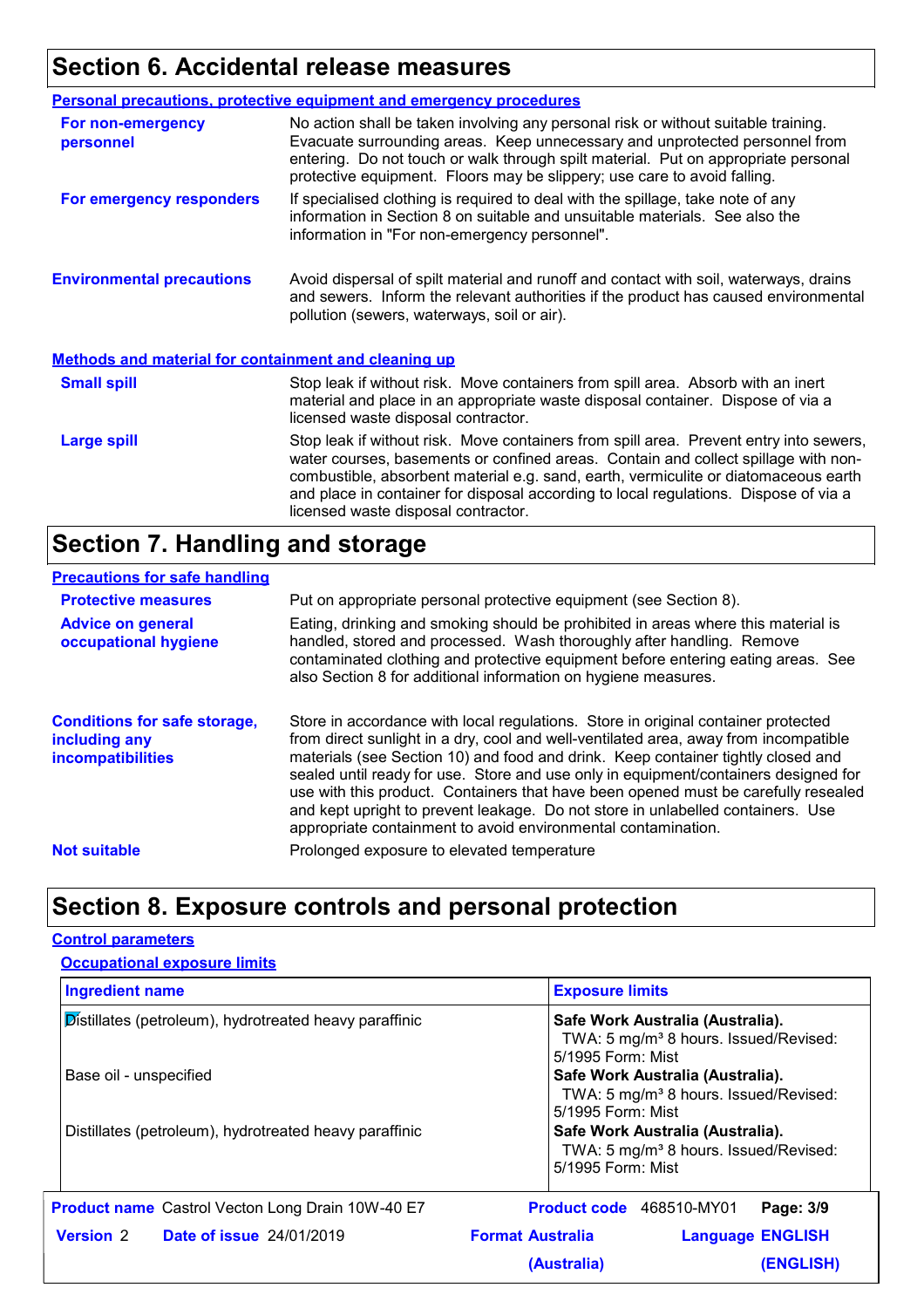# **Section 8. Exposure controls and personal protection**

| Phosphorodithioic acid, mixed O,O-bis(sec-Bu and isooctyl) esters,<br>zinc salts | DFG MAC-values list (Germany).<br>TWA: 2 mg/m <sup>3</sup> 8 hours. Issued/Revised:<br>7/2013 Form: Inhalable fraction<br>PEAK: 4 mg/m <sup>3</sup> , 4 times per shift, 15<br>minutes. Issued/Revised: 7/2013 Form:<br>Inhalable fraction<br>PEAK: $0.4 \text{ mg/m}^3$ , 4 times per shift, 15<br>minutes. Issued/Revised: 7/2012 Form:<br>Respirable fraction |
|----------------------------------------------------------------------------------|------------------------------------------------------------------------------------------------------------------------------------------------------------------------------------------------------------------------------------------------------------------------------------------------------------------------------------------------------------------|
|                                                                                  | TWA: 0.1 mg/m <sup>3</sup> 8 hours. Issued/Revised:<br>7/2012 Form: Respirable fraction                                                                                                                                                                                                                                                                          |

| <b>Appropriate engineering</b><br><b>controls</b> | All activities involving chemicals should be assessed for their risks to health, to<br>ensure exposures are adequately controlled. Personal protective equipment should<br>only be considered after other forms of control measures (e.g. engineering controls)<br>have been suitably evaluated. Personal protective equipment should conform to<br>appropriate standards, be suitable for use, be kept in good condition and properly<br>maintained.<br>Your supplier of personal protective equipment should be consulted for advice on<br>selection and appropriate standards. For further information contact your national<br>organisation for standards.<br>Provide exhaust ventilation or other engineering controls to keep the relevant<br>airborne concentrations below their respective occupational exposure limits. |  |  |
|---------------------------------------------------|----------------------------------------------------------------------------------------------------------------------------------------------------------------------------------------------------------------------------------------------------------------------------------------------------------------------------------------------------------------------------------------------------------------------------------------------------------------------------------------------------------------------------------------------------------------------------------------------------------------------------------------------------------------------------------------------------------------------------------------------------------------------------------------------------------------------------------|--|--|
|                                                   | The final choice of protective equipment will depend upon a risk assessment. It is<br>important to ensure that all items of personal protective equipment are compatible.                                                                                                                                                                                                                                                                                                                                                                                                                                                                                                                                                                                                                                                        |  |  |
| <b>Environmental exposure</b><br><b>controls</b>  | Emissions from ventilation or work process equipment should be checked to ensure<br>they comply with the requirements of environmental protection legislation. In some<br>cases, fume scrubbers, filters or engineering modifications to the process<br>equipment will be necessary to reduce emissions to acceptable levels.                                                                                                                                                                                                                                                                                                                                                                                                                                                                                                    |  |  |

| <b>Individual protection measures</b>                   |                                                                                                                                                                                                                                                                                                                                                                                                                                                                                                                                                                                                                                                                                                                                                                                                 |  |  |
|---------------------------------------------------------|-------------------------------------------------------------------------------------------------------------------------------------------------------------------------------------------------------------------------------------------------------------------------------------------------------------------------------------------------------------------------------------------------------------------------------------------------------------------------------------------------------------------------------------------------------------------------------------------------------------------------------------------------------------------------------------------------------------------------------------------------------------------------------------------------|--|--|
| <b>Hygiene measures</b>                                 | Wash hands, forearms and face thoroughly after handling chemical products, before<br>eating, smoking and using the lavatory and at the end of the working period.<br>Appropriate techniques should be used to remove potentially contaminated clothing.<br>Wash contaminated clothing before reusing. Ensure that eyewash stations and<br>safety showers are close to the workstation location.                                                                                                                                                                                                                                                                                                                                                                                                 |  |  |
| <b>Eye/face protection</b>                              | Safety glasses with side shields.                                                                                                                                                                                                                                                                                                                                                                                                                                                                                                                                                                                                                                                                                                                                                               |  |  |
| <b>Skin protection</b>                                  |                                                                                                                                                                                                                                                                                                                                                                                                                                                                                                                                                                                                                                                                                                                                                                                                 |  |  |
| <b>Hand protection</b>                                  | Wear protective gloves if prolonged or repeated contact is likely. Wear chemical<br>resistant gloves. Recommended: Nitrile gloves. The correct choice of protective<br>gloves depends upon the chemicals being handled, the conditions of work and use,<br>and the condition of the gloves (even the best chemically resistant glove will break<br>down after repeated chemical exposures). Most gloves provide only a short time of<br>protection before they must be discarded and replaced. Because specific work<br>environments and material handling practices vary, safety procedures should be<br>developed for each intended application. Gloves should therefore be chosen in<br>consultation with the supplier/manufacturer and with a full assessment of the<br>working conditions. |  |  |
| <b>Skin protection</b>                                  | Use of protective clothing is good industrial practice.<br>Personal protective equipment for the body should be selected based on the task<br>being performed and the risks involved and should be approved by a specialist<br>before handling this product.<br>Cotton or polyester/cotton overalls will only provide protection against light<br>superficial contamination that will not soak through to the skin. Overalls should be<br>laundered on a regular basis. When the risk of skin exposure is high (e.g. when<br>cleaning up spillages or if there is a risk of splashing) then chemical resistant aprons<br>and/or impervious chemical suits and boots will be required.                                                                                                           |  |  |
| <b>Product name</b> Castrol Vecton Long Drain 10W-40 E7 | Product code 468510-MY01<br>Page: 4/9                                                                                                                                                                                                                                                                                                                                                                                                                                                                                                                                                                                                                                                                                                                                                           |  |  |

|                  |                                 | <b>Product name</b> Castrol Vecton Long Drain 10W-40 E7 |                         | <b>Product code</b> 468510-MY01   Page: 4/9 |           |
|------------------|---------------------------------|---------------------------------------------------------|-------------------------|---------------------------------------------|-----------|
| <b>Version 2</b> | <b>Date of issue 24/01/2019</b> |                                                         | <b>Format Australia</b> | <b>Language ENGLISH</b>                     |           |
|                  |                                 |                                                         | (Australia)             |                                             | (ENGLISH) |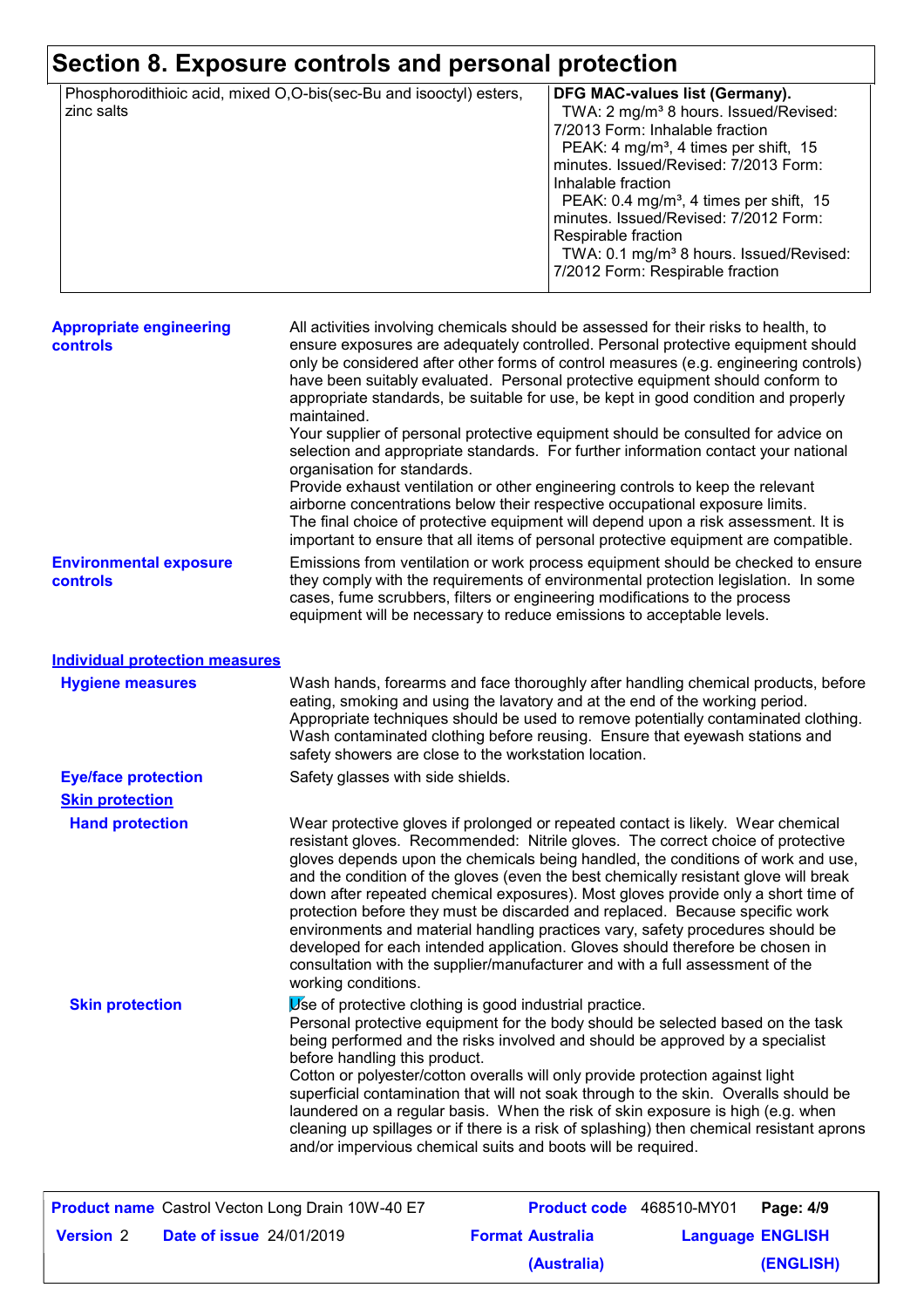# **Section 8. Exposure controls and personal protection**

| <b>Other skin protection</b>  | Appropriate footwear and any additional skin protection measures should be<br>selected based on the task being performed and the risks involved and should be<br>approved by a specialist before handling this product.                                                                                                                                                                                                                                                                               |
|-------------------------------|-------------------------------------------------------------------------------------------------------------------------------------------------------------------------------------------------------------------------------------------------------------------------------------------------------------------------------------------------------------------------------------------------------------------------------------------------------------------------------------------------------|
| <b>Respiratory protection</b> | In case of insufficient ventilation, wear suitable respiratory equipment.<br>The correct choice of respiratory protection depends upon the chemicals being<br>handled, the conditions of work and use, and the condition of the respiratory<br>equipment. Safety procedures should be developed for each intended application.<br>Respiratory protection equipment should therefore be chosen in consultation with<br>the supplier/manufacturer and with a full assessment of the working conditions. |
| <b>Refer to standards:</b>    | Respiratory protection: AS/NZS 1715 and AS/NZS 1716<br>Gloves: AS/NZS 2161.1<br>Eye protection: AS/NZS 1336 and AS/NZS 1337                                                                                                                                                                                                                                                                                                                                                                           |

# **Section 9. Physical and chemical properties**

| <b>Appearance</b>                                 |                                                                                                                                          |
|---------------------------------------------------|------------------------------------------------------------------------------------------------------------------------------------------|
| <b>Physical state</b>                             | Liquid.                                                                                                                                  |
| <b>Colour</b>                                     | Brown. [Dark]                                                                                                                            |
| <b>Odour</b>                                      | Not available.                                                                                                                           |
| <b>Odour threshold</b>                            | Not available.                                                                                                                           |
| рH                                                | Not available.                                                                                                                           |
| <b>Melting point</b>                              | Not available.                                                                                                                           |
| <b>Boiling point</b>                              | Not available.                                                                                                                           |
| <b>Flash point</b>                                | Closed cup: 212°C (413.6°F) [Pensky-Martens.]                                                                                            |
| <b>Evaporation rate</b>                           | Not available.                                                                                                                           |
| <b>Flammability (solid, gas)</b>                  | Not applicable. Based on - Physical state                                                                                                |
| Lower and upper explosive<br>(flammable) limits   | Not available.                                                                                                                           |
| <b>Vapour pressure</b>                            | Not available.                                                                                                                           |
| <b>Vapour density</b>                             | Not available.                                                                                                                           |
| <b>Relative density</b>                           | Not available.                                                                                                                           |
| <b>Density</b>                                    | 867.3 kg/m <sup>3</sup> (0.867 g/cm <sup>3</sup> ) at 15°C                                                                               |
| <b>Solubility</b>                                 | insoluble in water.                                                                                                                      |
| <b>Partition coefficient: n-</b><br>octanol/water | Not available.                                                                                                                           |
| <b>Auto-ignition temperature</b>                  | Not available.                                                                                                                           |
| <b>Decomposition temperature</b>                  | Not available.                                                                                                                           |
| <b>Viscosity</b>                                  | Kinematic: 84.03 mm <sup>2</sup> /s (84.03 cSt) at $40^{\circ}$ C<br>Kinematic: 12.84 mm <sup>2</sup> /s (12.84 cSt) at 100 $^{\circ}$ C |

# **Section 10. Stability and reactivity**

| <b>Reactivity</b>                                   | No specific test data available for this product. Refer to Conditions to avoid and<br>Incompatible materials for additional information.                                   |  |  |
|-----------------------------------------------------|----------------------------------------------------------------------------------------------------------------------------------------------------------------------------|--|--|
| <b>Chemical stability</b>                           | The product is stable.                                                                                                                                                     |  |  |
| <b>Possibility of hazardous</b><br><b>reactions</b> | Under normal conditions of storage and use, hazardous reactions will not occur.<br>Under normal conditions of storage and use, hazardous polymerisation will not<br>occur. |  |  |
| <b>Conditions to avoid</b>                          | Avoid all possible sources of ignition (spark or flame).                                                                                                                   |  |  |
| <b>Incompatible materials</b>                       | Reactive or incompatible with the following materials: oxidising materials.                                                                                                |  |  |
| <b>Hazardous decomposition</b><br>products          | Under normal conditions of storage and use, hazardous decomposition products<br>should not be produced.                                                                    |  |  |

|                  |                                 | <b>Product name</b> Castrol Vecton Long Drain 10W-40 E7 | Product code 468510-MY01 |                         | Page: 5/9 |
|------------------|---------------------------------|---------------------------------------------------------|--------------------------|-------------------------|-----------|
| <b>Version 2</b> | <b>Date of issue 24/01/2019</b> |                                                         | <b>Format Australia</b>  | <b>Language ENGLISH</b> |           |
|                  |                                 |                                                         | (Australia)              |                         | (ENGLISH) |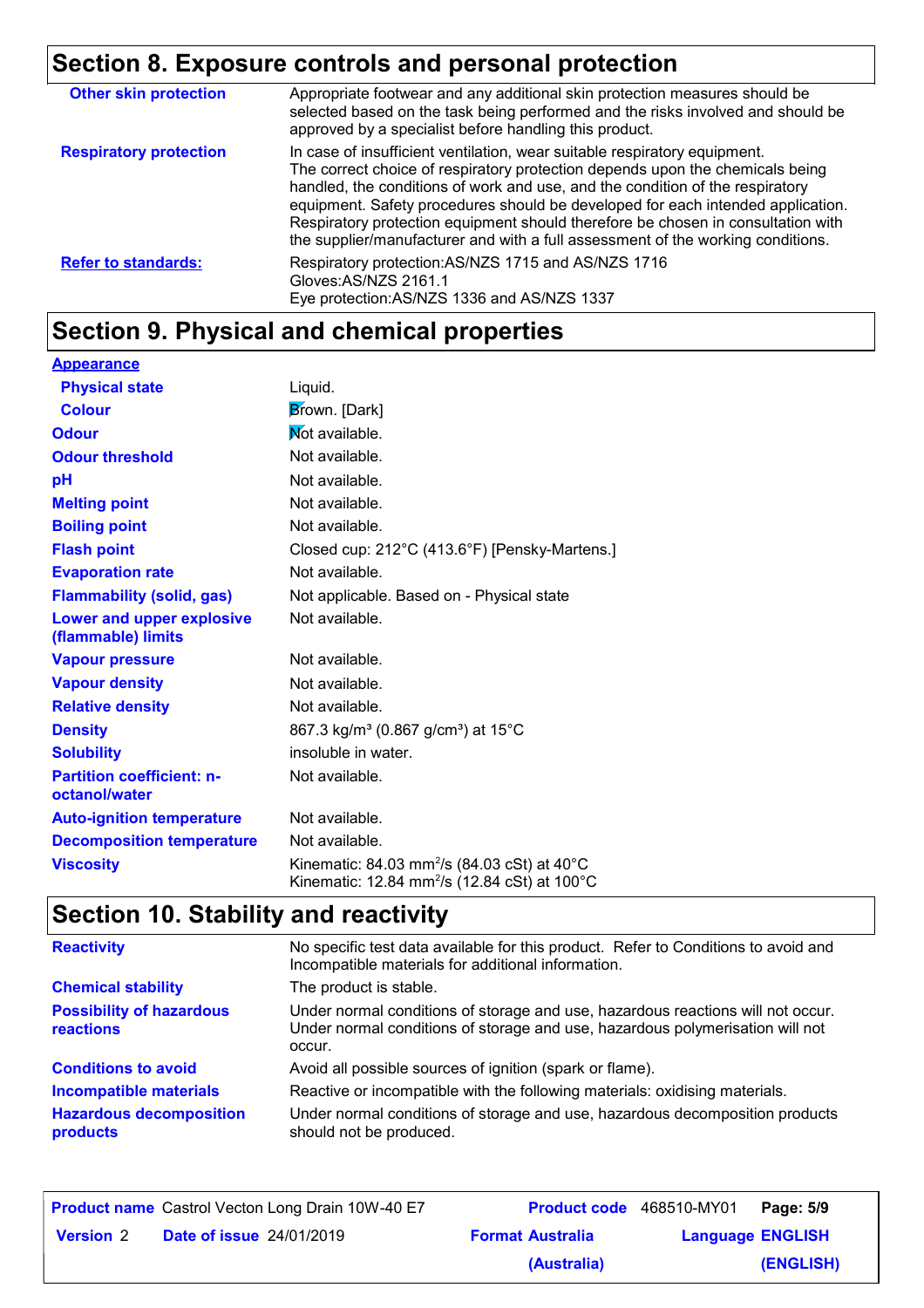#### **Section 11. Toxicological information**

| Information on toxicological effects                   |                                                                                     |                                                                                                                                                                                                                                                                                                                                        |  |
|--------------------------------------------------------|-------------------------------------------------------------------------------------|----------------------------------------------------------------------------------------------------------------------------------------------------------------------------------------------------------------------------------------------------------------------------------------------------------------------------------------|--|
| <b>Aspiration hazard</b>                               |                                                                                     |                                                                                                                                                                                                                                                                                                                                        |  |
| <b>Name</b>                                            |                                                                                     | <b>Result</b>                                                                                                                                                                                                                                                                                                                          |  |
| Distillates (petroleum), hydrotreated heavy paraffinic |                                                                                     | <b>ASPIRATION HAZARD - Category 1</b>                                                                                                                                                                                                                                                                                                  |  |
| <b>Information on likely routes</b><br>of exposure     | Routes of entry anticipated: Dermal, Inhalation.                                    |                                                                                                                                                                                                                                                                                                                                        |  |
| <b>Potential acute health effects</b>                  |                                                                                     |                                                                                                                                                                                                                                                                                                                                        |  |
| <b>Eye contact</b>                                     | No known significant effects or critical hazards.                                   |                                                                                                                                                                                                                                                                                                                                        |  |
| <b>Inhalation</b>                                      | vapour pressure.                                                                    | Vapour inhalation under ambient conditions is not normally a problem due to low                                                                                                                                                                                                                                                        |  |
| <b>Skin contact</b>                                    | Defatting to the skin. May cause skin dryness and irritation.                       |                                                                                                                                                                                                                                                                                                                                        |  |
| <b>Ingestion</b>                                       | No known significant effects or critical hazards.                                   |                                                                                                                                                                                                                                                                                                                                        |  |
|                                                        | <b>Symptoms related to the physical, chemical and toxicological characteristics</b> |                                                                                                                                                                                                                                                                                                                                        |  |
| <b>Eye contact</b>                                     | No specific data.                                                                   |                                                                                                                                                                                                                                                                                                                                        |  |
| <b>Inhalation</b>                                      | No specific data.                                                                   |                                                                                                                                                                                                                                                                                                                                        |  |
| <b>Skin contact</b>                                    | Adverse symptoms may include the following:<br>irritation<br>dryness<br>cracking    |                                                                                                                                                                                                                                                                                                                                        |  |
| <b>Ingestion</b>                                       | No specific data.                                                                   |                                                                                                                                                                                                                                                                                                                                        |  |
|                                                        |                                                                                     | Delayed and immediate effects as well as chronic effects from short and long-term exposure                                                                                                                                                                                                                                             |  |
| <b>Inhalation</b>                                      | of the respiratory tract.                                                           | Overexposure to the inhalation of airborne droplets or aerosols may cause irritation                                                                                                                                                                                                                                                   |  |
| <b>General</b>                                         | <b>USED ENGINE OILS</b><br>high standard of personal hygiene maintained.            | Combustion products resulting from the operation of internal combustion engines<br>contaminate engine oils during use. Used engine oil may contain hazardous<br>components which have the potential to cause skin cancer. Frequent or prolonged<br>contact with all types and makes of used engine oil must therefore be avoided and a |  |
| <b>Carcinogenicity</b>                                 | No known significant effects or critical hazards.                                   |                                                                                                                                                                                                                                                                                                                                        |  |
| <b>Mutagenicity</b>                                    | No known significant effects or critical hazards.                                   |                                                                                                                                                                                                                                                                                                                                        |  |
| <b>Teratogenicity</b>                                  | No known significant effects or critical hazards.                                   |                                                                                                                                                                                                                                                                                                                                        |  |
| <b>Developmental effects</b>                           | No known significant effects or critical hazards.                                   |                                                                                                                                                                                                                                                                                                                                        |  |
| <b>Fertility effects</b>                               | No known significant effects or critical hazards.                                   |                                                                                                                                                                                                                                                                                                                                        |  |

## **Section 12. Ecological information**

#### **Persistence and degradability**

Partially biodegradable.

#### **Bioaccumulative potential**

This product is not expected to bioaccumulate through food chains in the environment.

|                  | <b>Product name</b> Castrol Vecton Long Drain 10W-40 E7 | Product code 468510-MY01 |                         | Page: 6/9 |
|------------------|---------------------------------------------------------|--------------------------|-------------------------|-----------|
| <b>Version 2</b> | <b>Date of issue 24/01/2019</b>                         | <b>Format Australia</b>  | <b>Language ENGLISH</b> |           |
|                  |                                                         | (Australia)              |                         | (ENGLISH) |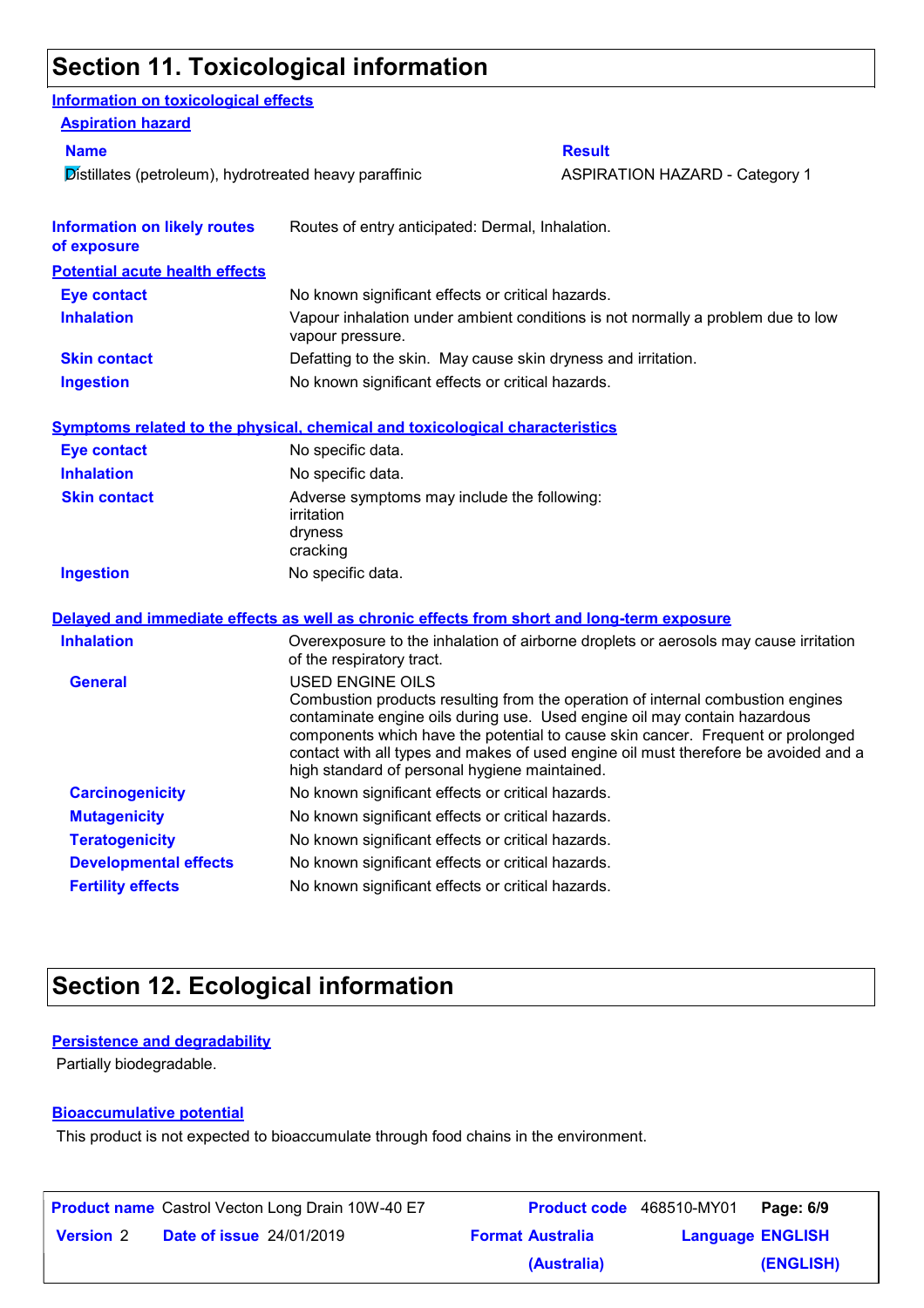## **Section 12. Ecological information**

| <b>Mobility in soil</b>                                       |                                                                      |
|---------------------------------------------------------------|----------------------------------------------------------------------|
| <b>Soil/water partition</b><br>coefficient (K <sub>oc</sub> ) | Not available.                                                       |
| <b>Mobility</b>                                               | Spillages may penetrate the soil causing ground water contamination. |
|                                                               |                                                                      |

**Other ecological information** Spills may form a film on water surfaces causing physical damage to organisms. Oxygen transfer could also be impaired.

## **Section 13. Disposal considerations**

| <b>Disposal methods</b>        | The generation of waste should be avoided or minimised wherever possible.<br>Significant quantities of waste product residues should not be disposed of via the<br>foul sewer but processed in a suitable effluent treatment plant. Dispose of surplus<br>and non-recyclable products via a licensed waste disposal contractor. Disposal of<br>this product, solutions and any by-products should at all times comply with the<br>requirements of environmental protection and waste disposal legislation and any<br>regional local authority requirements. Waste packaging should be recycled.<br>Incineration or landfill should only be considered when recycling is not feasible. This<br>material and its container must be disposed of in a safe way. Empty containers or<br>liners may retain some product residues. Avoid dispersal of spilt material and runoff<br>and contact with soil, waterways, drains and sewers. |
|--------------------------------|----------------------------------------------------------------------------------------------------------------------------------------------------------------------------------------------------------------------------------------------------------------------------------------------------------------------------------------------------------------------------------------------------------------------------------------------------------------------------------------------------------------------------------------------------------------------------------------------------------------------------------------------------------------------------------------------------------------------------------------------------------------------------------------------------------------------------------------------------------------------------------------------------------------------------------|
| <b>Special Precautions for</b> | No additional special precautions identified.                                                                                                                                                                                                                                                                                                                                                                                                                                                                                                                                                                                                                                                                                                                                                                                                                                                                                    |

**Landfill or Incineration**

## **Section 14. Transport information**

|                                      | <b>ADG</b>                   | <b>IMDG</b>              | <b>IATA</b>    |
|--------------------------------------|------------------------------|--------------------------|----------------|
| <b>UN number</b>                     | Not regulated.               | Not regulated.           | Not regulated. |
| <b>UN proper</b><br>shipping name    | $\overline{\phantom{a}}$     |                          |                |
| <b>Transport hazard</b><br>class(es) | $\overline{\phantom{a}}$     | $\overline{\phantom{0}}$ | -              |
| <b>Packing group</b>                 | $\overline{\phantom{a}}$     | $\overline{\phantom{a}}$ | -              |
| <b>Environmental</b><br>hazards      | No.                          | No.                      | No.            |
| <b>Additional</b><br>information     | $\qquad \qquad \blacksquare$ | $\overline{\phantom{0}}$ |                |

**Special precautions for user** Not available.

## **Section 15. Regulatory information**

**Standard Uniform Schedule of Medicine and Poisons**

Not regulated.

**Model Work Health and Safety Regulations - Scheduled Substances**

No listed substance

**Montreal Protocol (Annexes A, B, C, E)**

|                  |                                 | <b>Product name</b> Castrol Vecton Long Drain 10W-40 E7 |                         | <b>Product code</b> 468510-MY01 <b>Page: 7/9</b> |           |
|------------------|---------------------------------|---------------------------------------------------------|-------------------------|--------------------------------------------------|-----------|
| <b>Version 2</b> | <b>Date of issue 24/01/2019</b> |                                                         | <b>Format Australia</b> | <b>Language ENGLISH</b>                          |           |
|                  |                                 |                                                         | (Australia)             |                                                  | (ENGLISH) |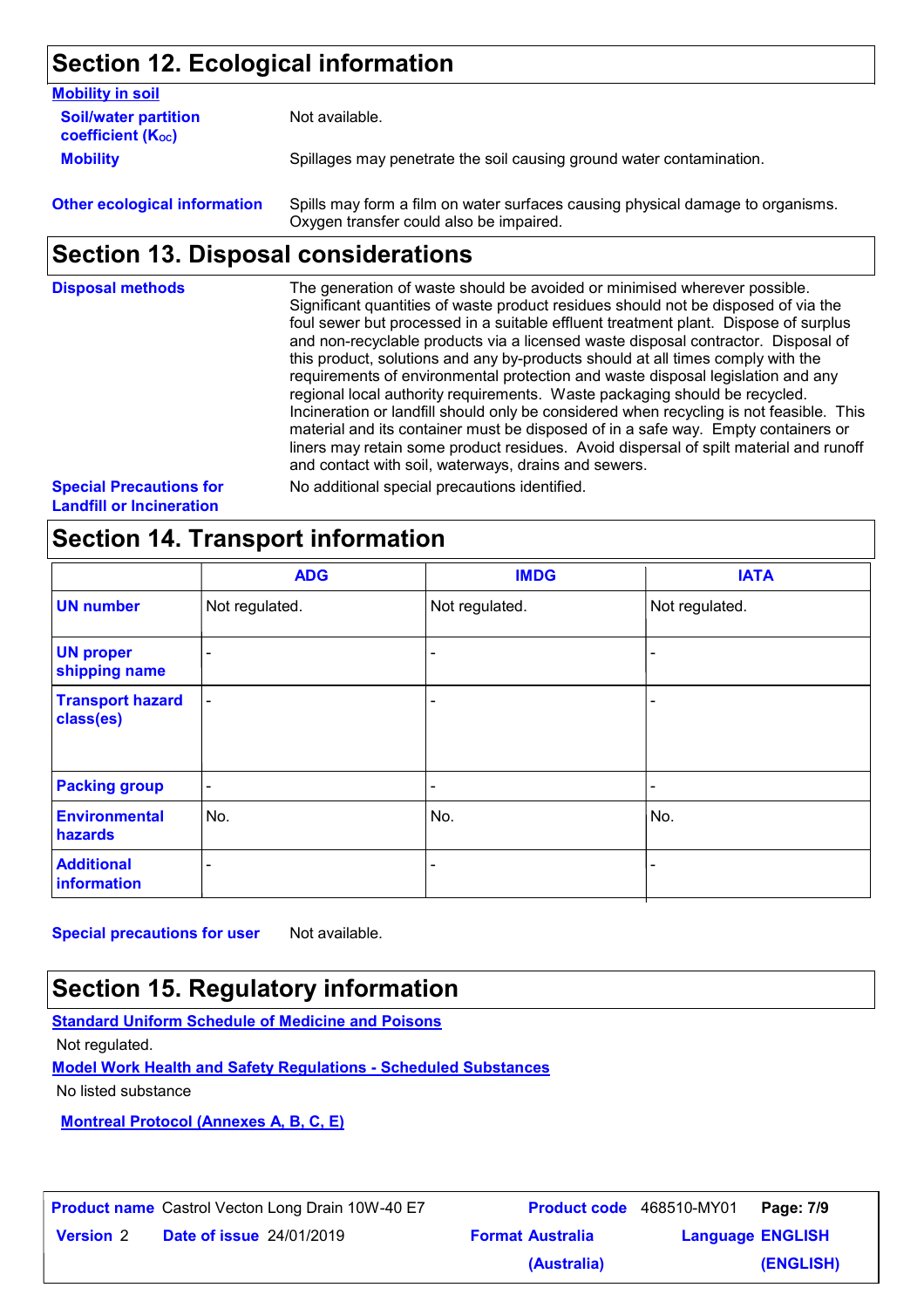| <b>Section 15. Regulatory information</b>                       |                                        |                                                                              |               |  |  |  |
|-----------------------------------------------------------------|----------------------------------------|------------------------------------------------------------------------------|---------------|--|--|--|
| <b>Ingredient name</b><br>Not listed.                           |                                        | List name                                                                    | <b>Status</b> |  |  |  |
| <b>Stockholm Convention on Persistent Organic Pollutants</b>    |                                        |                                                                              |               |  |  |  |
| <b>Ingredient name</b><br>Not listed.                           |                                        | <b>List name</b>                                                             | <b>Status</b> |  |  |  |
| <b>Rotterdam Convention on Prior Informed Consent (PIC)</b>     |                                        |                                                                              |               |  |  |  |
| <b>Ingredient name</b><br>Not listed.                           |                                        | List name                                                                    | <b>Status</b> |  |  |  |
| <b>International lists</b>                                      |                                        |                                                                              |               |  |  |  |
| <b>National inventory</b>                                       |                                        |                                                                              |               |  |  |  |
| <b>REACH Status</b><br>identified in Section 1.                 |                                        | For the REACH status of this product please consult your company contact, as |               |  |  |  |
| <b>Australia inventory (AICS)</b>                               |                                        | All components are listed or exempted.                                       |               |  |  |  |
| <b>Canada inventory</b>                                         |                                        | All components are listed or exempted.                                       |               |  |  |  |
| <b>China inventory (IECSC)</b>                                  |                                        | All components are listed or exempted.                                       |               |  |  |  |
| <b>Japan inventory (ENCS)</b>                                   |                                        | All components are listed or exempted.                                       |               |  |  |  |
| <b>Korea inventory (KECI)</b>                                   |                                        | All components are listed or exempted.                                       |               |  |  |  |
| <b>Philippines inventory</b><br>(PICCS)                         |                                        | All components are listed or exempted.                                       |               |  |  |  |
| <b>Taiwan Chemical</b><br><b>Substances Inventory</b><br>(TCSI) | All components are listed or exempted. |                                                                              |               |  |  |  |
| <b>United States inventory</b><br>(TSCA 8b)                     |                                        | All components are listed or exempted.                                       |               |  |  |  |

# **Section 16. Any other relevant information**

| <b>History</b>                                          |                                 |                                                                                                                                                                                                                                                                                                                                                                                                                                                                                                                                                                                                                                                                                                                                                                                                                                                                                                    |                         |                  |
|---------------------------------------------------------|---------------------------------|----------------------------------------------------------------------------------------------------------------------------------------------------------------------------------------------------------------------------------------------------------------------------------------------------------------------------------------------------------------------------------------------------------------------------------------------------------------------------------------------------------------------------------------------------------------------------------------------------------------------------------------------------------------------------------------------------------------------------------------------------------------------------------------------------------------------------------------------------------------------------------------------------|-------------------------|------------------|
| <b>Date of printing</b>                                 | 24/01/2019                      |                                                                                                                                                                                                                                                                                                                                                                                                                                                                                                                                                                                                                                                                                                                                                                                                                                                                                                    |                         |                  |
| Date of issue/Date of<br>revision                       | 24/01/2019                      |                                                                                                                                                                                                                                                                                                                                                                                                                                                                                                                                                                                                                                                                                                                                                                                                                                                                                                    |                         |                  |
| Date of previous issue                                  | 04/05/2016                      |                                                                                                                                                                                                                                                                                                                                                                                                                                                                                                                                                                                                                                                                                                                                                                                                                                                                                                    |                         |                  |
| <b>Version</b>                                          | 2                               |                                                                                                                                                                                                                                                                                                                                                                                                                                                                                                                                                                                                                                                                                                                                                                                                                                                                                                    |                         |                  |
| <b>Prepared by</b>                                      | <b>Product Stewardship</b>      |                                                                                                                                                                                                                                                                                                                                                                                                                                                                                                                                                                                                                                                                                                                                                                                                                                                                                                    |                         |                  |
| <b>Key to abbreviations</b>                             | $UN = United Nations$           | ADG = Australian Dangerous Goods<br>ATE = Acute Toxicity Estimate<br><b>BCF</b> = Bioconcentration Factor<br>GHS = Globally Harmonized System of Classification and Labelling of Chemicals<br>IATA = International Air Transport Association<br>IBC = Intermediate Bulk Container<br><b>IMDG = International Maritime Dangerous Goods</b><br>LogPow = logarithm of the octanol/water partition coefficient<br>MARPOL = International Convention for the Prevention of Pollution From Ships,<br>1973 as modified by the Protocol of 1978. ("Marpol" = marine pollution)<br>NOHSC = National Occupational Health and Safety Commission<br>REACH = Registration, Evaluation, Authorisation and Restriction of Chemicals<br>Regulation [Regulation (EC) No. 1907/2006]<br>STEL = Short term exposure limit<br>SUSMP = Standard Uniform Schedule of Medicine and Poisons<br>TWA = Time weighted average |                         |                  |
| <b>Product name</b> Castrol Vecton Long Drain 10W-40 E7 |                                 | <b>Product code</b> 468510-MY01                                                                                                                                                                                                                                                                                                                                                                                                                                                                                                                                                                                                                                                                                                                                                                                                                                                                    |                         | Page: 8/9        |
| <b>Version 2</b>                                        | <b>Date of issue 24/01/2019</b> | <b>Format Australia</b>                                                                                                                                                                                                                                                                                                                                                                                                                                                                                                                                                                                                                                                                                                                                                                                                                                                                            | <b>Language ENGLISH</b> |                  |
|                                                         |                                 | (Australia)                                                                                                                                                                                                                                                                                                                                                                                                                                                                                                                                                                                                                                                                                                                                                                                                                                                                                        |                         | <b>(ENGLISH)</b> |